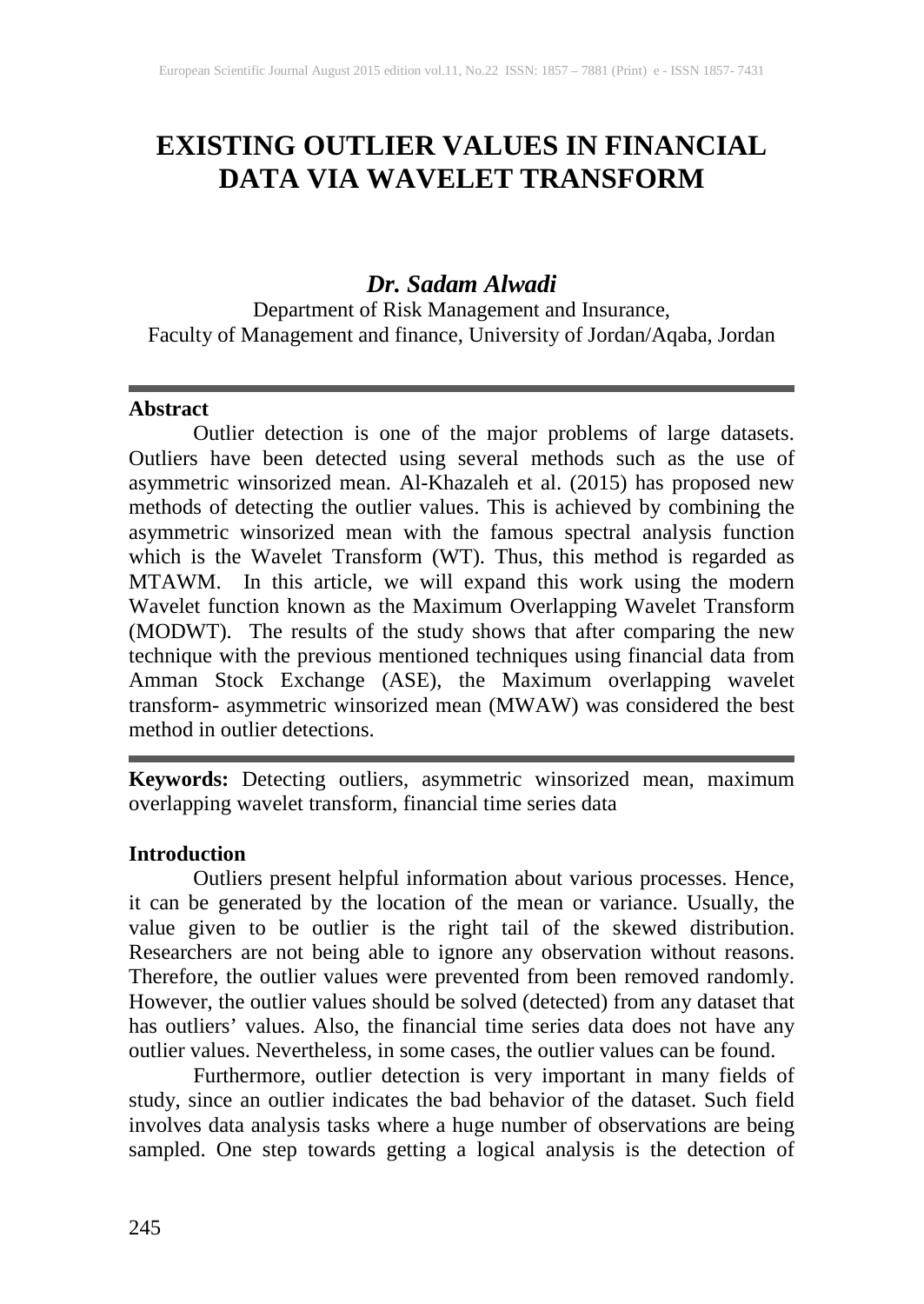outlier observations. Although some researchers considered outliers to be noise, because these researchers possess important and reliable information. Detected outliers are assigned as abnormal data that may otherwise adversely lead to model misspecification, biased parameter estimation, and wrong results. It is therefore significant to recognize them prior to modeling and analysis (Liu et al., 2004; Williams et al., 2002; Hodge and Austin, 2004).

Consequently, many methods of detecting outliers have been created. This method include: Z-score, box plot method, statistical measures, asymmetric winsorized mean, and Wavelet Transform Asymmetric Winsorized Mean (WTAWM) (Al-Khazaleh et al., 2015).

As has been critically reviewed, many researchers (e.g. Hodge and Austin, 2004) have carried out research in this area from the middle of the last century. Thus, their aim is to cover outlier detection in machine learning and statistical field. Also, symbolic data approaches were discussed (Motohiro, 2008), and statistical approximations in the outlier field were also discussed (Markou & Singh, 2003). Furthermore, for other examples about books and research articles in all fields of sciences, see Agyemang et al. (2006), Patcha and Park (2007), Rousseeuw and Leroy (1987), Barnett Lewis (1994), and Bakar et al. (2006). However, very rare contributions have been made on outlier detections based on wavelet transform.

More specifically, significant amount of work in the time series domain has been done (e.g. Fox, 1972). Thus, this represents the first work on outlier detection for time series data. Many models were proposed in the statistics literature such as autoregressive integrated moving average, vector auto regression, and exponentially weighted moving average (e.g. Barnett & Lewis, 1978; Hawkins, 1980; Rousseeuw and Leroy, 1987; and Gupta et al.  $(2014)$ ).

After intensive research in the literature, we found very crawling movement of the Wavelet transform area in order to detect the outlier values. Struzik and Siebes (2002) have discussed a method of detecting outliers in time series data by checking the interior stability of the scaling spectrum of the process within the paradigm of the multifractal spectrum. Thus, they make use of the continuous wavelet transform in the detection processes. Zhao et al. (2003) detected outliers using wavelet transform in the content of Meteorological Data. In Hazan et al. (2012), the issue of detecting irregular vibrations from spectrum were been discussed. Moreover, network traffic which is based on discrete wavelet Transform has been studied (Salagean and Timisoara, 2010). Consequently, there is a cap in the wavelet transform literature that no research articles have been conducted in outlier detecting using maximum overlapping discrete wavelet transform. Therefore, our contribution in this article is on outlier detection focus on a particular research area. We presented a large general idea of the detailed research on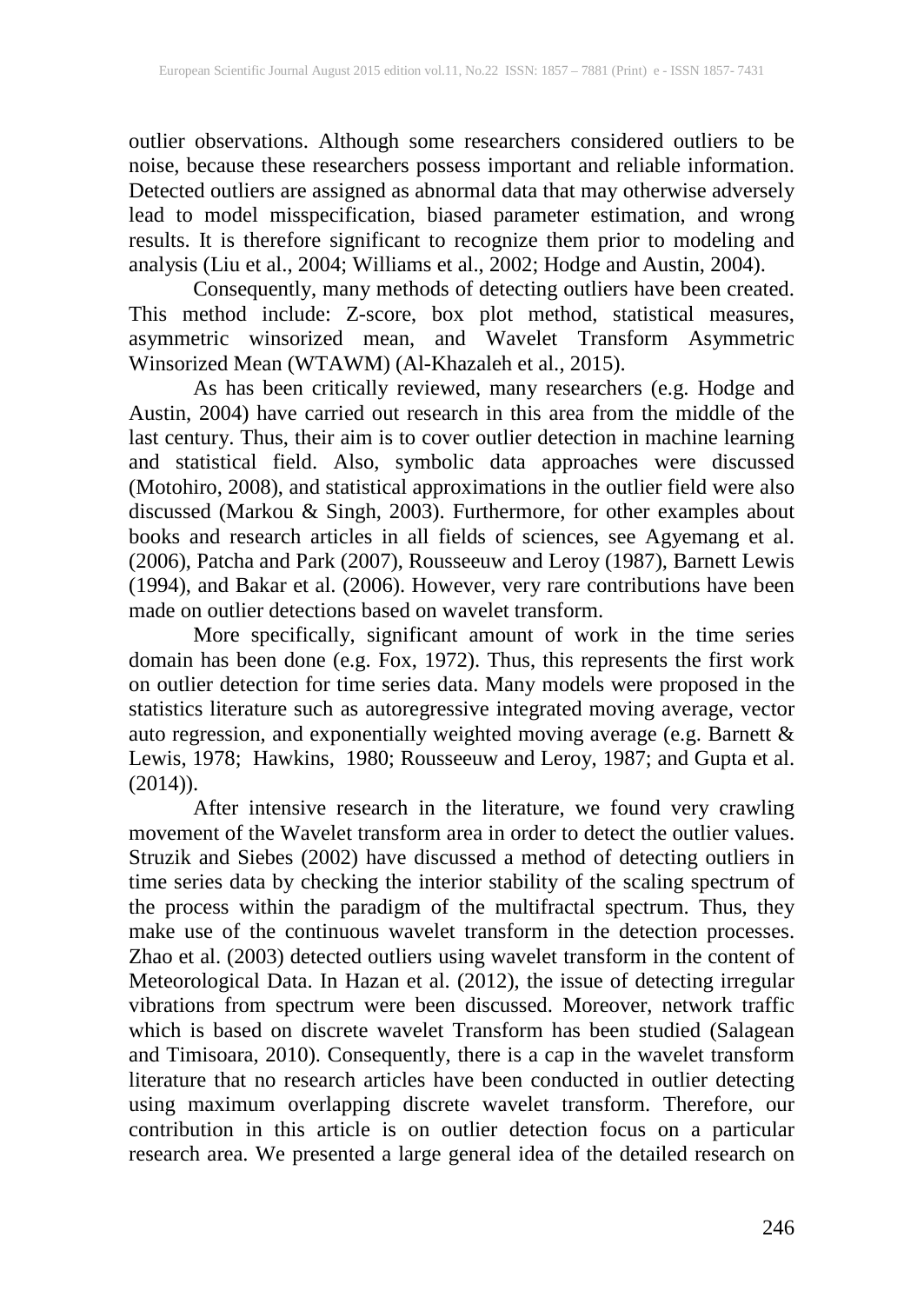outlier detection techniques and its applications, and have emphasized the prosperity associated with solving real world problem. Therefore, this method will combine the traditional technique of Winsorized Mean with the new technique in the field of Maximum Overlapping Wavelet Transform (MODWT). This is aimed to get a new significant method in outlier detections known as MWAW. The following section will present the mathematical review for the previous methods used before the contributions was stated.

## **Mathematical and Literature Review of WT Models Wavelet Transform**

WT is a mathematical model employed to convert the original observations into a different domain (Chang and Moretin, 1998; Gencay et al., 2002; Daubechies I. (1992);Al Wadi et al., 2010). This model is very appropriate with the non-stationary data since most of the financial data are non-stationary. In addition, Al-Khazaleh et al. (2015) has used DWT in the detection of the outlier. However, we will make use of the expanded WT which is called MODWT. The DWT and MODWT are models of transformation which is usually used to transform from time-scale domains into smooth data set. Thus, these dataset can be used for many purposes. These procedures are known as signal decomposition since a specified signal is decomposed into several other signals with different resolution. These processes allow the recovering of the original time domain signal without losing any information. WT and MODWT have reverse process which is called the inverse WT or the signal reconstruction. Also, WT and MODWT are applied using a multiresolution pyramidal decomposition technique. Actually, a recorded digitized time signal *S*(*n*) can be decomposed into its detailed *D*1(*n*) and smoothed (approximations) *A*1(*n*) signals using a filters. Consequently, the filtered signal *D*1(*n*) is known by a detailed coefficient of *S*(*n*), while *A*1(*n*) is known as the approximation signal. *A*1 (*n*) and *D*1(*n*) is the first scale decomposition in the WT processes. Usually, the researchers can reconstruct the original dataset: the approximations and details coefficients (Barnett and Lewis, 1994; Ming-Cai, 2005; Ababneh et al., 2013; Al-Khazaleh et al., 2015; Daubechies I., (1992)).

It is well known that WT has more benefits than Fourier Transform which motivate us to focus on its application. For instance, WT is highly redundant, and the analysis of variance can be simply applied for the transform coefficients based on WT. DWT can be defined naturally for specific samples sizes (i.e., "N" needs not to be a multiple of the power of two), while MODWT can be used as the sample size. Therefore, in this paper, we will focus on the most suitable function of DWT which is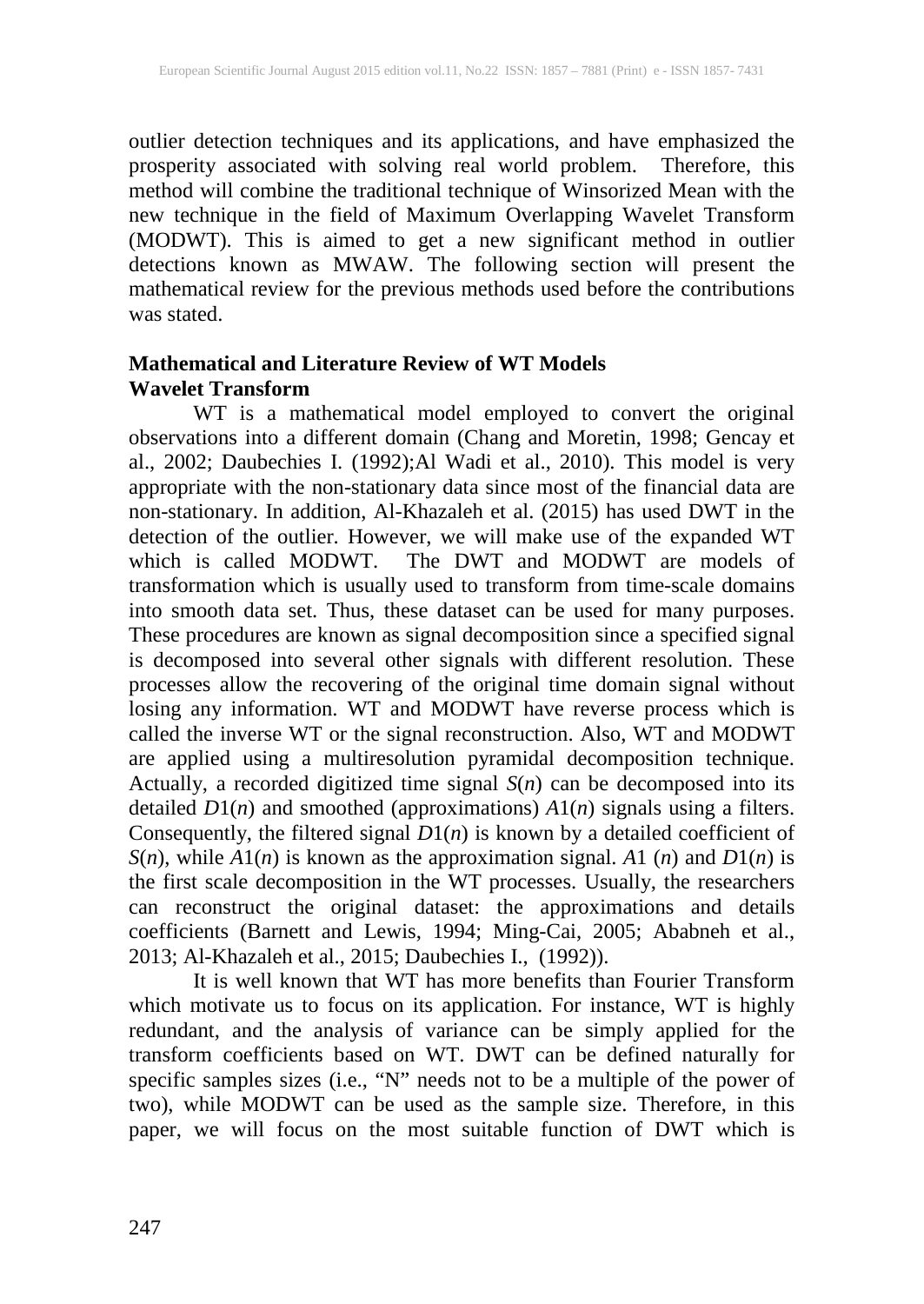MODWT. This is achieved using a closed price data in the content of ASE for detecting the outlier value.

Moreover, outlier data problem has been assigned in many scientific fields and researches. Thus, Ben-Gal I. (2005) defines the outlier values. Also, Karanjit Singh and Dr. Shuchita Upadhyaya (2012) have collected many reviews and results about outlets detections methods. Moreover, missing data problem has considered a special case of outlier. Therefore, Jiří Kaiser (2014) widely studied the missing data problem. Joseph Graham (2002) reviewed the methods and explained their strengths and limitations with the missing data issues in order to fill the gaps of the rapidly changing field.

#### **Mathematical Review**

Definition: WT in general can be defined by the following function (Gencay et al., 2002):

$$
\psi_{j,k}(t) = 2^{\frac{j}{2}} \psi(2^{j}t - k), \ j, k \in \mathbb{Z}; \ z = \{0, 1, 2, \dots\}.
$$
 (1)

Where  $\psi$  is a real valued function which is compactly supported, and  $\psi(t)dt = 0$ ∞  $\int_{-\infty}^{\infty} \psi(t) dt = 0$ . Generally, the wavelet transforms were evaluated using dilation equations, given as:

$$
\phi(t) = \sqrt{2} \sum_{k} l_k \phi(2t - k), \qquad (2)
$$

$$
\psi(t) = \sqrt{2} \sum_{k} h_k \phi(2t - k). \quad (3)
$$

Father and mother wavelets were defined by the last two equations where  $\phi(2t - k)$  represents the father wavelet, and  $\psi(t)$  represents the mother wavelet. The father wavelet gives the high scale approximation components of the signal, while the mother wavelet shows the deviations from the approximation components. This is because the father wavelet generates the scaling coefficients, while the mother wavelet evaluates the differencing coefficients. Also, the father wavelet defines the lower pass filter coefficients  $(h_k)$ . High pass filters coefficients  $(l_k)$  are defined as (Al-Khazaleh et al,  $2015$ :

$$
l_k = \sqrt{2} \int_{-\infty}^{\infty} \phi(t)\phi(2t - k)dt,
$$
  

$$
h_k = \sqrt{2} \int_{-\infty}^{\infty} \psi(t)\psi(2t - k)dt.
$$

HWT is the simplest and oldest wavelet transform; and was improved by DWT in 1992 (Igelewicz & Hoaglin, 1993). The researchers developed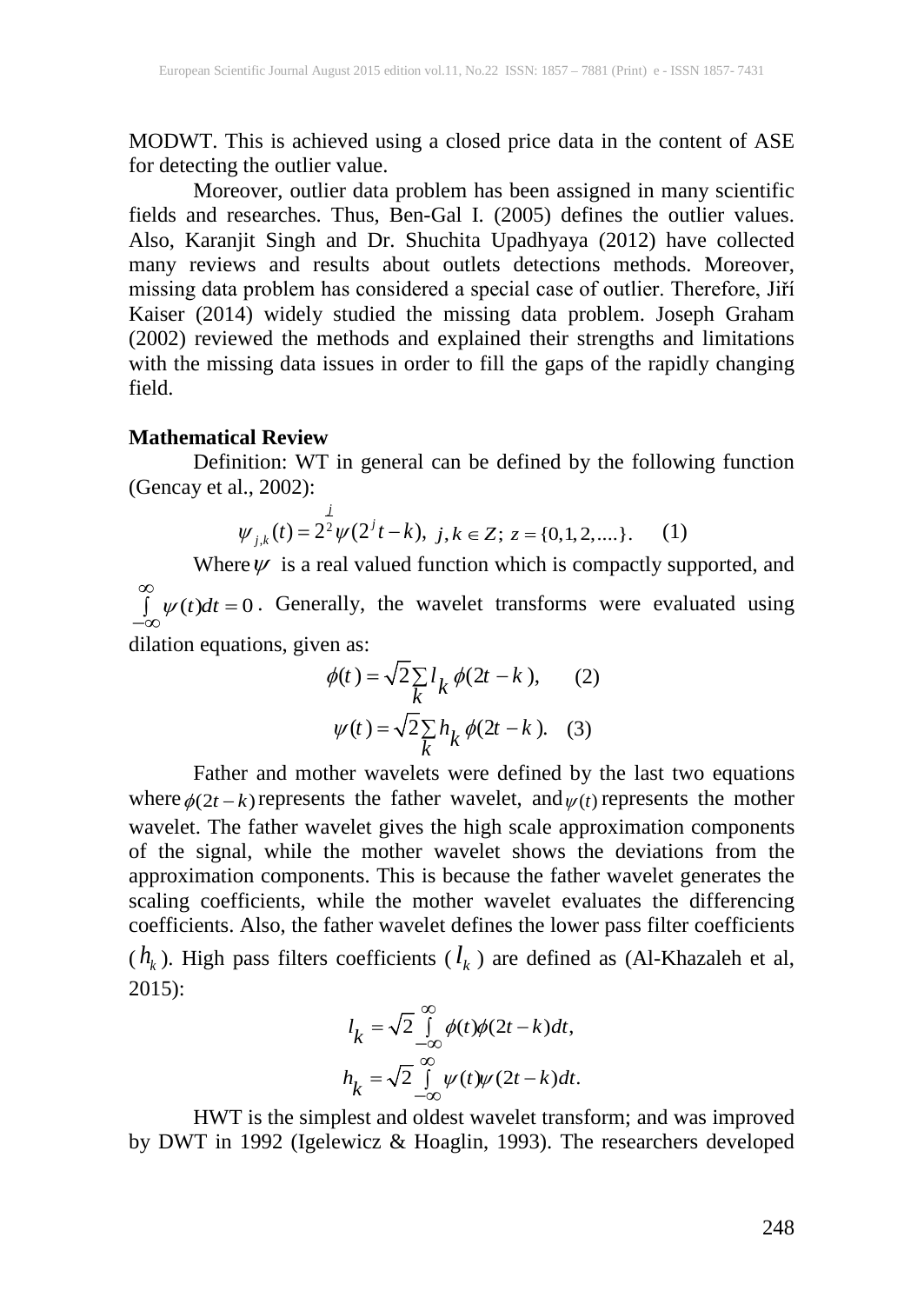the frequency domain characteristics of the HWT. However, we do not have a specific formula for this method of wavelet transform. So for more details about the mentioned models (DWT and MODWT), please refer to the study of Salagean and Timisoara (2010) and Motohiro (2008).

#### **Asymmetrical Winsorized mean**

Winsorized mean is one of the measures of central tendency. Winsorized mean consists of the calculation of the mean after replacing the given parts of a probability distribution or sample at the beginning and low end with the most extreme remaining values. The objective of this method is to manage the variability due to the r lowest sample values  $x_{(1)}, x_{(2)},...,x_{(r)}$ 

and the s highest ones  $x_{(n-s+1)}, x_{(n-s+2)},..., x_{(n)}$  (Al-Khazaleh et al., 2015).

Moreover, the r lowest sample values are each restored by the value of the closest to observation to be retained unchanged. Similarly, the s is highest by  $x_{(n-s)}$ , such that we work with a transformed sample of size n. Therefore, we obtained the  $(r, s)$ -fold winsorized mean as:

$$
W(r,s) = \frac{1}{n} \left[ rX_{(r+1)} + \sum_{k=r+1}^{n-s} x_{(k)} + sX_{(n-s)} \right]
$$
 (7)

When the amounts of lower-tail and upper-tail winsorizing are the same, i.e.  $r = s$ , we have the r-fold symmetrically winsorized means and Eq(7) becomes (Al-Khazaleh et al., 2015):

$$
W(2r) = \frac{1}{n} \left[ rX_{(r+1)} + \sum_{k=r+1}^{n-r} x_{(k)} + rX_{(n-r)} \right]
$$
 (8)

Moreover, the sum of the square deviation can be computed using the following equation for the asymmetric winsorized mean:

$$
s_{W(r,s)}^{2} = \frac{1}{n} ((r+1)(x_{r+1} - W_{(r,s)})^{2} + \sum_{i=r+2}^{n-s-1} (x_{i} - W_{(r,s)})^{2} + (s+1)(x_{n-s} - W_{(r,s)})^{2})
$$
  
(9)

Consequently, a robust estimate of the variance can be based on the Winsorized sum of squared deviations (Al-Khazaleh et al., 2015). Thus, the result of the Winsorized *t* test is given by:

$$
T_{w(r,s)} = \frac{W_{(r,s)}}{STDERR(W_{(r,s)})}
$$
(10)

where  $STDERR(\bar{x}_{w(r,s)})$  is the standard error of  $W_{(r,s)}$ 

$$
STDERR_{w(r,s)} = \frac{(n-1)S_{w(r,s)}}{(n-r-s-1)(\sqrt{n(n-1)}}\tag{11}
$$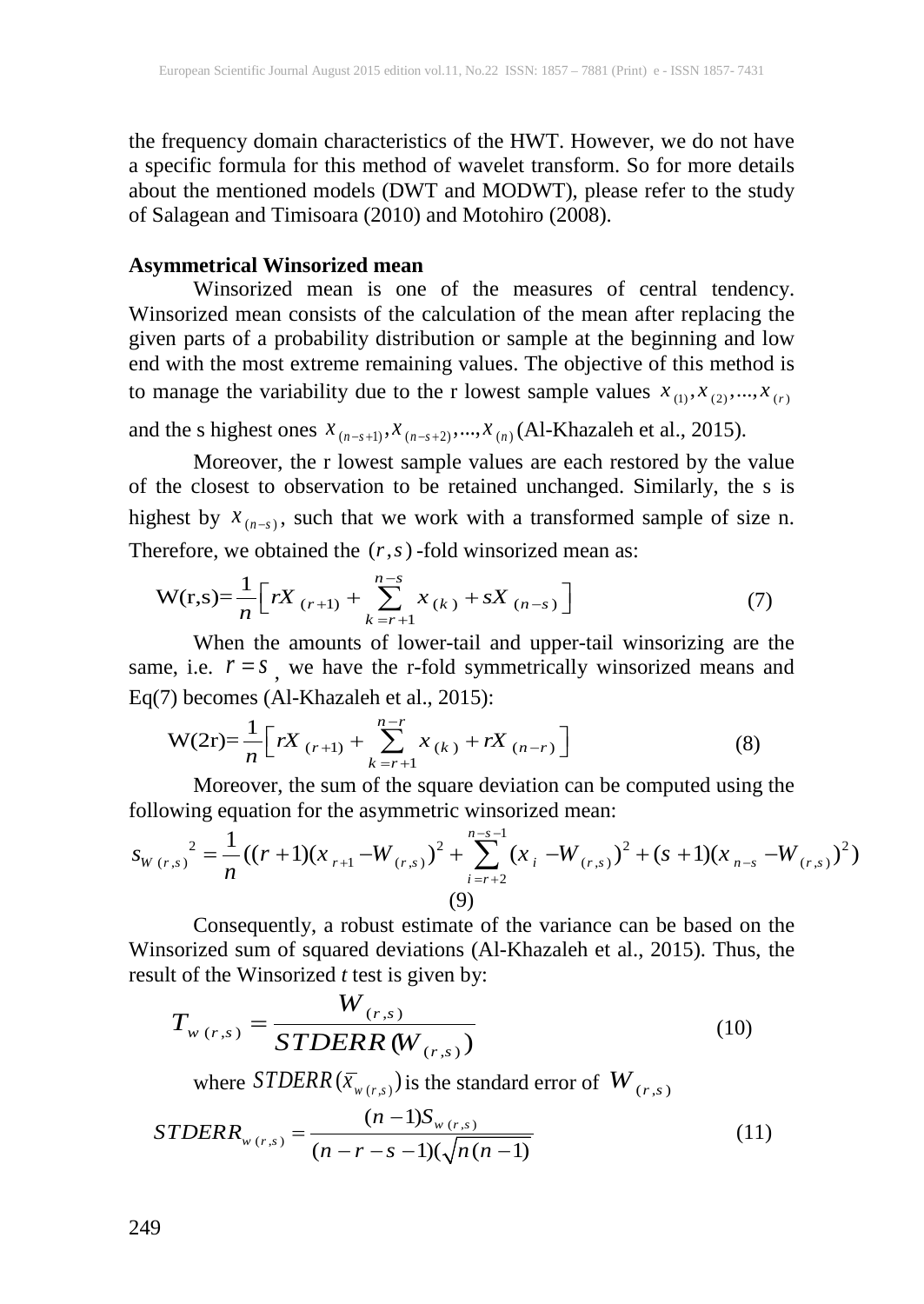The data from the symmetric distribution i.e. the distribution of the  $t_{w(r,s)}$  is approximately from the student distribution with  $n - r - s - 1$  degree of freedom. The confidence interval  $100(1 - \frac{\alpha}{2})$  can be calculated for the location parameter as upper and lower limit by:

$$
W(r,s) \pm t_{(1-\frac{\alpha}{2},n-r-s-1)} STDERR_{w(r,s)}
$$
\n(12)

#### **Dataset**

In order to find the power of WT in detection, two functions have to be used i.e. DWT and MODWT. Also, in the content of daily closed price, data taken from Amman Stock Exchange (ASE) will be used for the period from 1993 to 2009 as a case study. The analysis of the behavior of the dataset using the mentioned models and the raw dataset can be presented as shown in Fig. 1 (Al-Khazaleh et al, 2015).



## **Methodology**

The significant contribution in this paper can be summarized as follows,

1- After the entire data split into three groups, we transformed every group using DWT and MODWT.

2- Obtained number of observation for groups (smoothed) dataset using WT equations.

3- The smooth group of the data will be used for detections. Then, the winsorized mean can be calculated for the data for the three groups before and after transforms using DWT and MODWT. Therefore, the processes and conditions of winsorized mean calculations can be found in Al-Khazaleh et al. (2015). The number of observations inside the first group and the number of observations in the last one was counted. Subsequently, we focused on the number of observations in the first subgroups which is equal to 140 observations. Also, we suggested an assumption of this number as the value of (r). Similarly, we counted the number of observations inside the last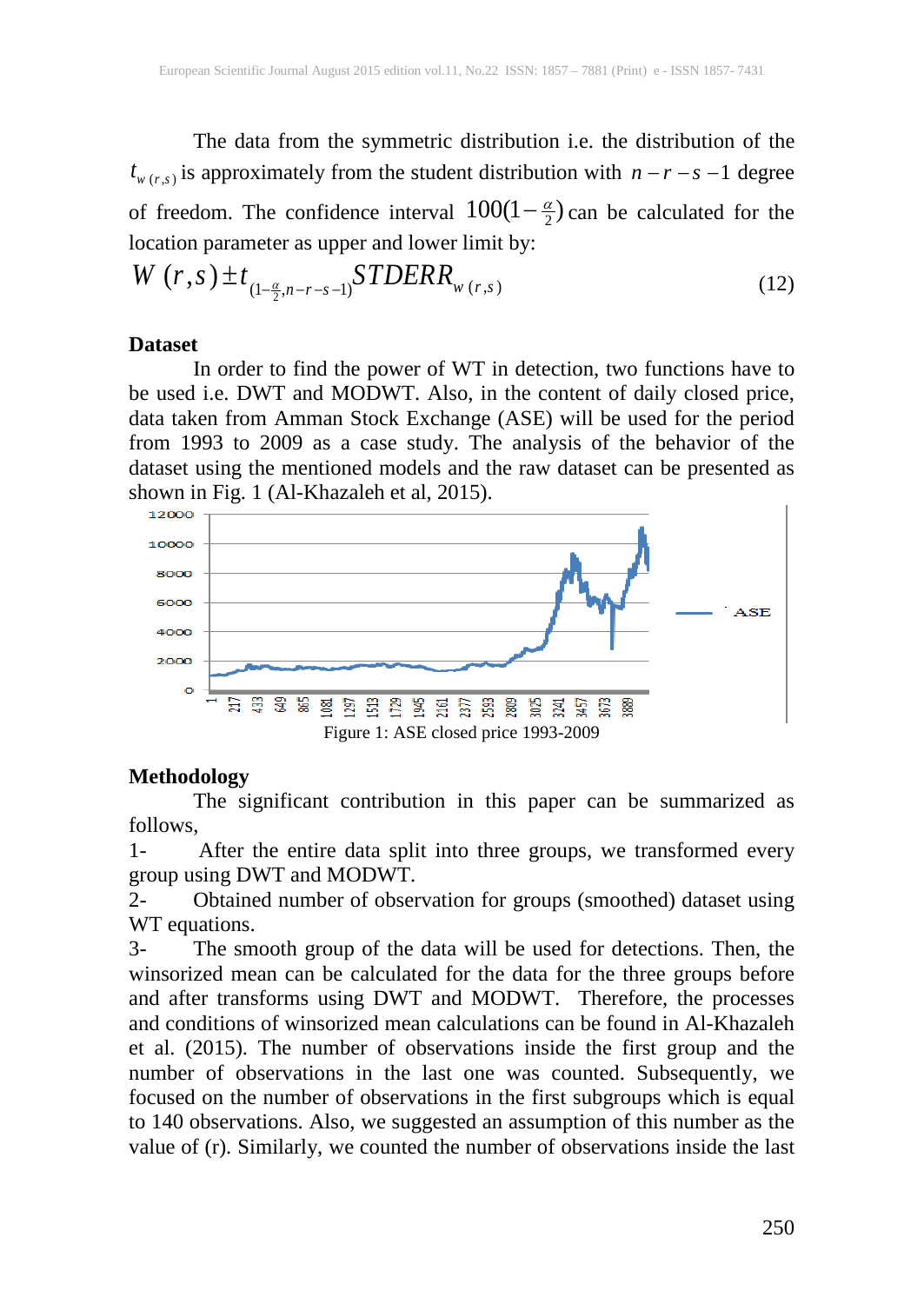subgroups which is equal to 160 observations; and we assumed this number to be the value of (s). In this way, the asymmetric winsorized mean can be calculated using Eq (7). Table 1 illustrated the statistics for asymmetric winsorized mean for the three groups ASE closed price data for WTAWM (Al-Khazaleh et al., 2015).

| Number of groups | Winsorized mean | Standard Error of $\boldsymbol{W}_{(r,s)}$ using WTAWN | Standard<br>error for |  |  |  |  |  |  |  |
|------------------|-----------------|--------------------------------------------------------|-----------------------|--|--|--|--|--|--|--|
|                  |                 |                                                        | W<br>(r,s)            |  |  |  |  |  |  |  |
|                  |                 |                                                        | using                 |  |  |  |  |  |  |  |
|                  |                 |                                                        | <b>MWAW</b>           |  |  |  |  |  |  |  |
|                  | 2504            | 0.507                                                  | 0.436                 |  |  |  |  |  |  |  |
|                  | 2578            | 0.692                                                  | 0.633                 |  |  |  |  |  |  |  |
|                  | 2538            | 0.6077                                                 | 0.586                 |  |  |  |  |  |  |  |

Table 1: The statistics for ASE closed price data for WTAWM

In order to explain the proposed method in outliers detections for the three groups for the closed price ASE time series data, since the winsorized mean equal 2504, the winsorized sum of square deviation was evaluated using eq. 11 which is equal to 673. After that, the standard error was calculated using Eq. 12 which is equal to 0.507. In addition, the Winsorized t test is equal 127.9 which is the predicted value of the possible outliers. The t value is the critical value and it can be calculated using mathematical equations (Al-Khazaleh et al., 2015).

In Al-Khazaleh et al. (2015), after the author's evaluation of the t values for WTAWN were computed for the whole data, there are 36 observations of the amount of t value which is greater than the critical value 40.1004. In this case, all the values that are larger are supposed to be outliers; and the same results is for the second and third groups. Furthermore, in this suggested method (MWAW), the results are more significant since the standard error is smaller than WTAWN for all of the groups. Therefore, we concluded that the number of the predicted outliers is the same in the three cases using the three methods which are winsorized mean, WTAWN, and MWAW. Nevertheless, the error is the biggest in winsorized which will be medium in WTAWN, while the error will be very small in MWAW as presented in Table 1. More specifically, Table 2 shows the amount of the t values and the predicted outliers for the three groups from ASE data using MWAW.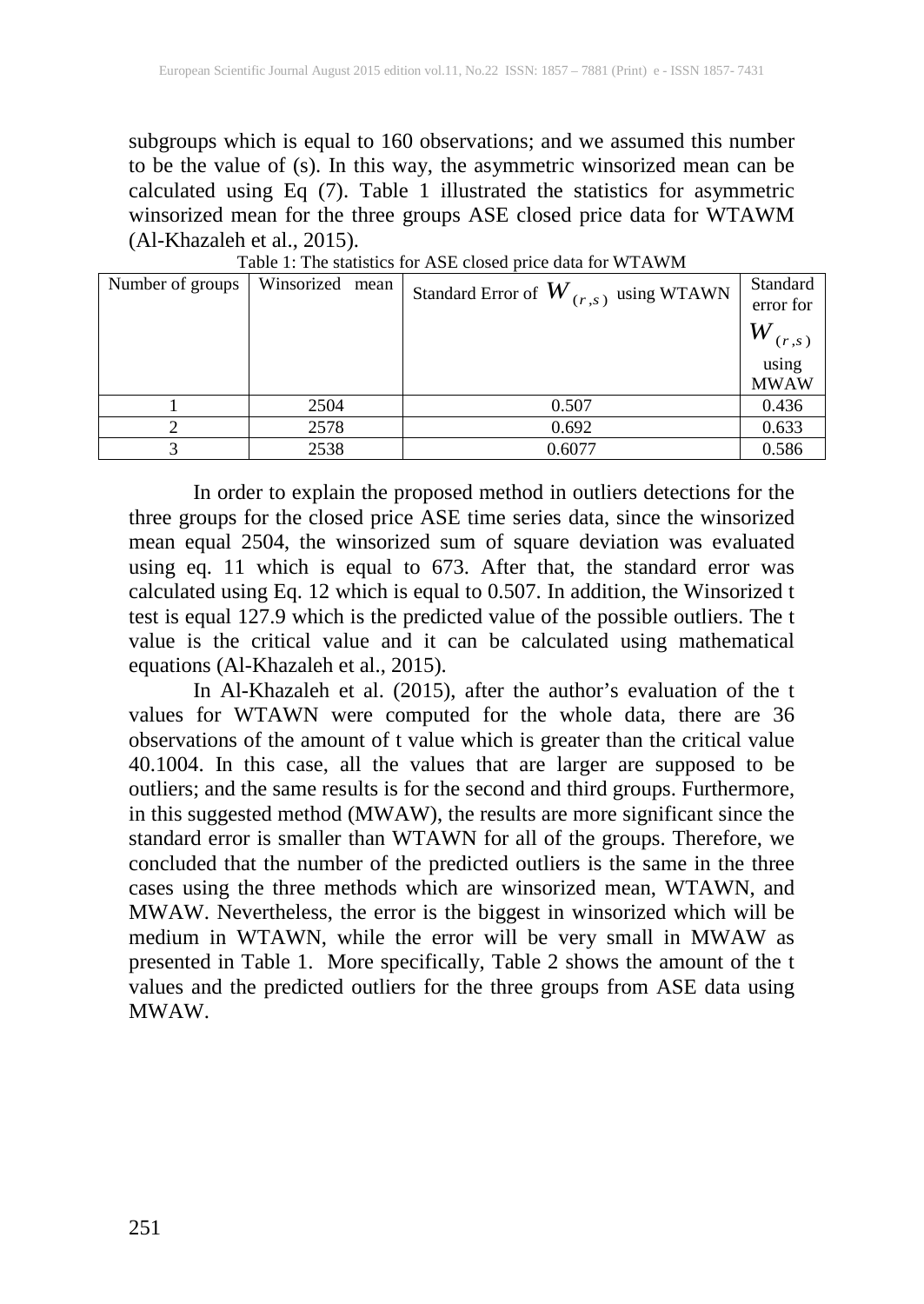| Predicted   | $\epsilon$ 2. The amount of predicted outflets and $\epsilon$ , and<br>Statistics test (T) for |             | Predicted   | Statistics test (T) |                 |          |                 |
|-------------|------------------------------------------------------------------------------------------------|-------------|-------------|---------------------|-----------------|----------|-----------------|
| Outliers    | $1st$ group                                                                                    | $2nd$ group | $3rd$ group | Outliers            | 1 <sup>st</sup> | $2^{nd}$ | $3^{\text{rd}}$ |
|             |                                                                                                |             |             |                     | group           | group    | group           |
| 1006.48     | 40.11                                                                                          | 41          | 42.051      | 9219.8801           | 54              | 56       | 56.412          |
| 1009.05     | 40.3                                                                                           | 42.1        | 42.07       | 9203.5000           | 56              | 58       | 58              |
| 1007.57     | 41.9                                                                                           | 43.9        | 43.040      | 9353.4779           | 56              | 59.1     | 57.7            |
| 1006.92     | 43.3                                                                                           | 44          | 43.730      | 9406.8220           | 57              | 59.6     | 59.2            |
| 1030.78     | 43.2                                                                                           | 44.6912     | 44.280      | 9553.2895           | 58.4            | 60.4317  | 60.4937         |
| 1026.42     | 44.4                                                                                           | 45.1418     | 44.735      | 9727.9593           | 59.7            | 62.4262  | 61.9900         |
| 1029.64     | 45.6                                                                                           | 46          | 45.613      | 9737.1382           | 60              | 63.8     | 63.3            |
| 1034.07     | 45                                                                                             | 47          | 46.1        | 9572.9950           | 61              | 65.2     | 64.2602         |
| 1033.2      | 45.34                                                                                          | 47.23       | 46.279      | 9608.5530           | 63              | 67.2     | 67.7            |
| 1034.04     | 45.9                                                                                           | 47.9        | 47          | 9378.1899           | 64.56           | 68       | 68              |
| 1028.91     | 46.1                                                                                           | 48          | 48          | 9226.4253           | 65              | 69.3     | 68.16           |
| 1032        | 48                                                                                             | 49.1        | 49          | 9123.5497           | 66              | 69.34    | 69.75           |
| 1032.11     | 49                                                                                             | 51          | 50          | 8914.4484           | 66.4            | 71.52    | 70.45           |
| 9301.963482 | 49.3                                                                                           | 52.         | 51          | 8793.7097           | 69              | 73.17    | 74              |
| 9177.524779 | 50.6                                                                                           | 53          | 52          | 8625.0636           | 75              | 90.6     | 91.7            |
| 8842.534749 | 51                                                                                             | 53.2        | 52          | 8438.7347           | 80              | 101      | 101             |
| 8716.331762 | 51.12                                                                                          | 54          | 53          | 8213.237            | 88              | 102      | 101.8           |
| 9060.545232 | 53                                                                                             | 54.19       | 55          | 8522.207            | 165.45          | 191.4    | 190.3           |

Table 2: The amount of predicted outliers and t values

## **Conclusion and Recommendations**

In this article, we have modified the method used (Al-Khazaleh et al., 2015) by using other WT function which is MODWT in outlier detections. Although Al-Khazaleh et al. (2014) found some outlier values, this method could not give significant solutions and there are some conditions over the dataset. Therefore, we suggested the new technique (MWAW) by dividing the whole data into subgroups using MODWT (this function does not need any conditions over the data set). In addition, the two parameters for the asymmetric winsorized mean were estimated, and the t values were used to determine the critical value. Moreover, the values is greater than what the t value are supposed to be as outliers. In this method, we have 36 values predicted outliers with a smaller standard error than WTAWN. Therefore, the suggested method is better than the traditional methods (WTAWN and winsorized mean directly). As a recommendation, the regression analysis can be used in the calculation of the coefficients of determination to test the best model for the average closed price data after removing outliers.

## **References:**

Chang, C., & Moretin, P., (1998). A Wavelet Analysis for Time Series, Nonparametric Statistics, 10, 1-46.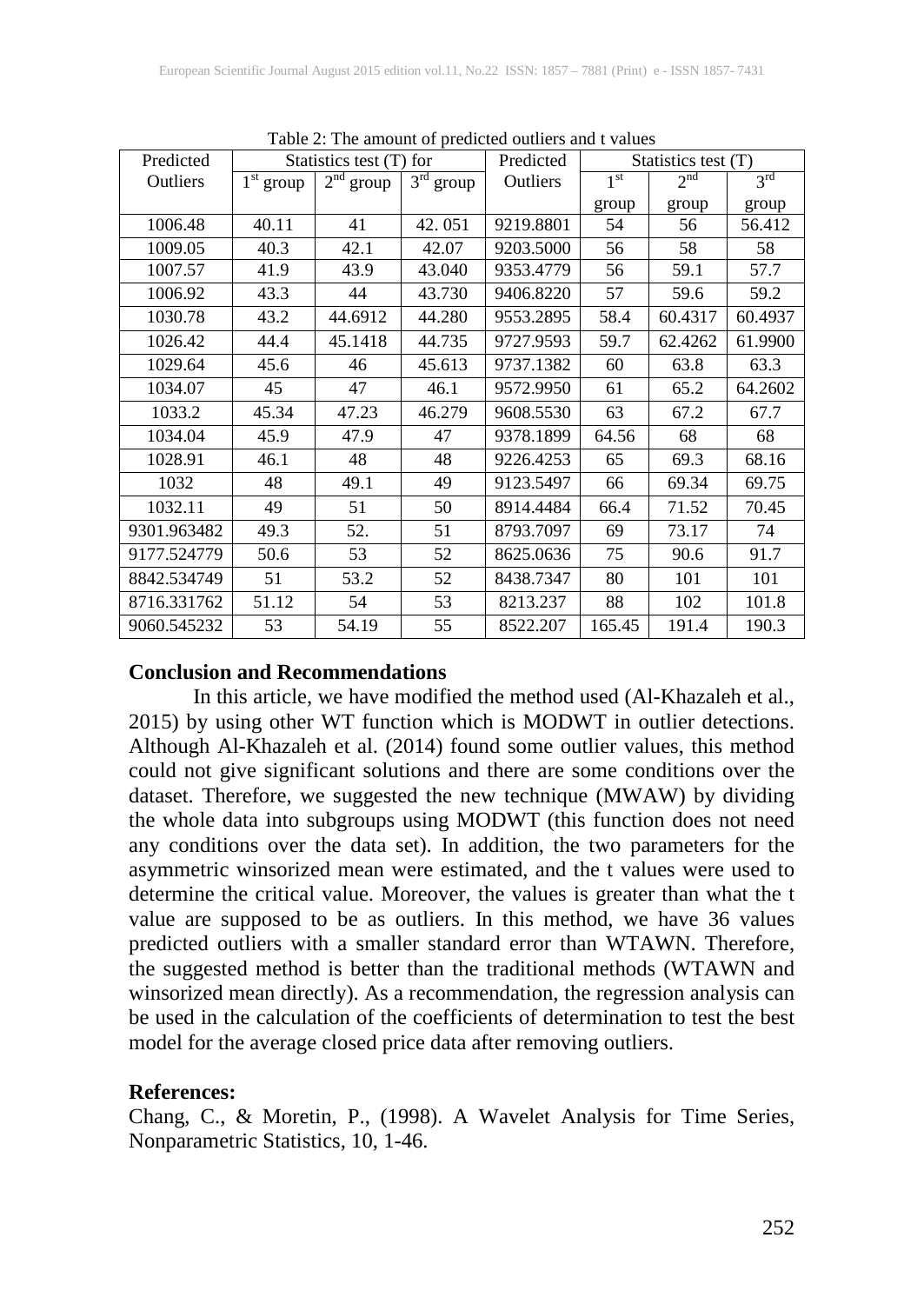Barnett and Lewis, (1994). Outliers in statistical data, John Wiley & Sons.

Gencay, R., Seluk, F. & Whitcher B., (2002). An Introduction to Wavelets and Other Filtering Methods in Finance and Economics, Academic Press, New York.

Igelewicz, B., & Hoaglin C., (1993). How to detect and handle outliers. Milwaukee, WI: ASQC Quality press.

Salagean, M., & Timisoara, I., (2010). Romania Anomaly Detection of Network Traffic Based on Analytical Discrete Wavelet Transform. IEEE transaction.

Motohiro Y., (2008). Measure Business Cycle: A Wavelet Analysis of Economic Time Series. Economics Letter, 100, 208-212.

Al Wadi, S., Ismail, M., & Abdul Karim, S. A., (2010). A Comparison between The Daubechies Wavelet Transformation and the Fast Fourier Transformation in Analyzing Insurance Time Series Data. Far East Journal of Applied Mathematics. 45, 53-63.

Daubechies, I., (1992). Ten Lectures on Wavelets, SIAM and Philadelphia.

Ming-Cai (2005). Wavelet Analysis and its Application, Tsinghua University Press, Beijing,

Ababneh, F., Al Wadi, S., & Ismail, M., (2013). Haar and Daubechies Wavelet Methods in Modeling Banking Sector. International Mathematical Forum,  $8, 551 - 566$ .

Hazan, A., Verleysen, M., Cottrell, M., Lacaille J., & Madani, K. (2012). Probabilistic Outlier Detection in Vibration Spectra with Small Learning Dataset.

Liu, H., Shah, S., & Jiang W. (2004). On-line outlier detection and data cleaning, Computer and Chemical Engineering, 28, 1635–1647.

Williams, J., Baxter, A., Hawkins, S., & Gu, L. (2002). A Comparative Study of RNN for Outlier Detection in Data Mining. IEEE International Conference on Data-mining, Japan.

Al-Khazaleh, A., alwadi, S., & Ababneh, F. (2015). Wavelet Transform Asymmetric Winsorized Mean In Detecting Outlier Value. Far East Journal of Mathematical Sciences.

Hodge J., & Austin J. (2004). A Survey of Outlier Detection Methodologies. Artificial Intelligence Review, 22, 85-126.

Fox, A., (1972). Outliers in Time Series, Journal of the Royal Statistical Society. Series B (Methodological), 34, 350–363.

Cho, H., jin Kim, Y., Jung, H., Lee, S.-W., & Lee, J. (2008). Outlier: An R Package For Outlier Detection Using Quantile Regression On Mass Spectrometry Data, Bioinformatics, 24, 882–884.

Barnett, V.& Lewis, T., (1978). Outliers in Statistical Data, John Wiley & Sons.

Hawkins, D., (1980). Identification of Outliers. Chapman and Hall.